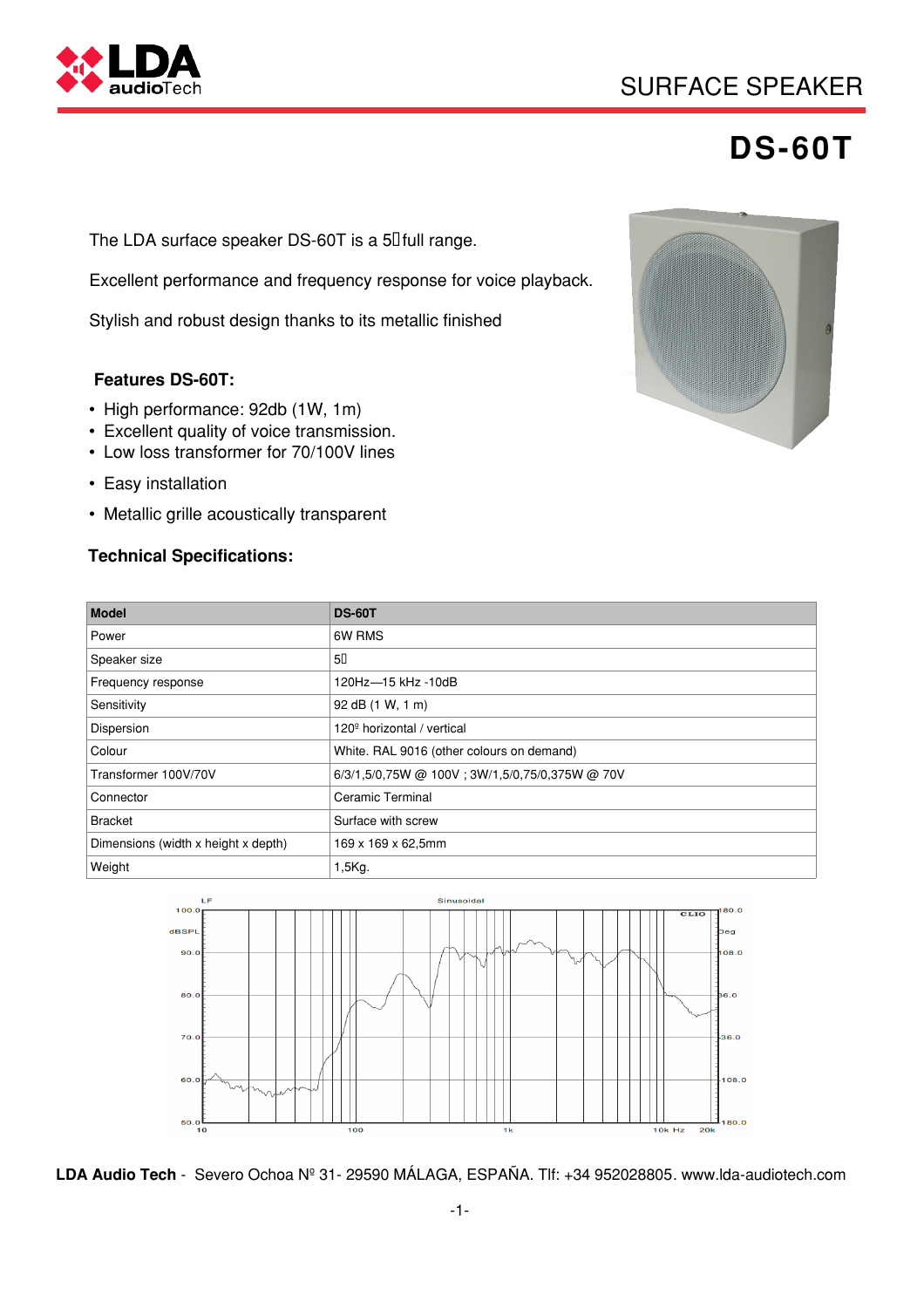

# **DS-60T**

## **Diagram:**



### **Mechanical Views:**



**Installation:**

**LDA Audio Tech** - Severo Ochoa Nº 31- 29590 MÁLAGA, ESPAÑA. Tlf: +34 952028805. www.lda-audiotech.com

♡

 $.60^{\circ}$ 

Ø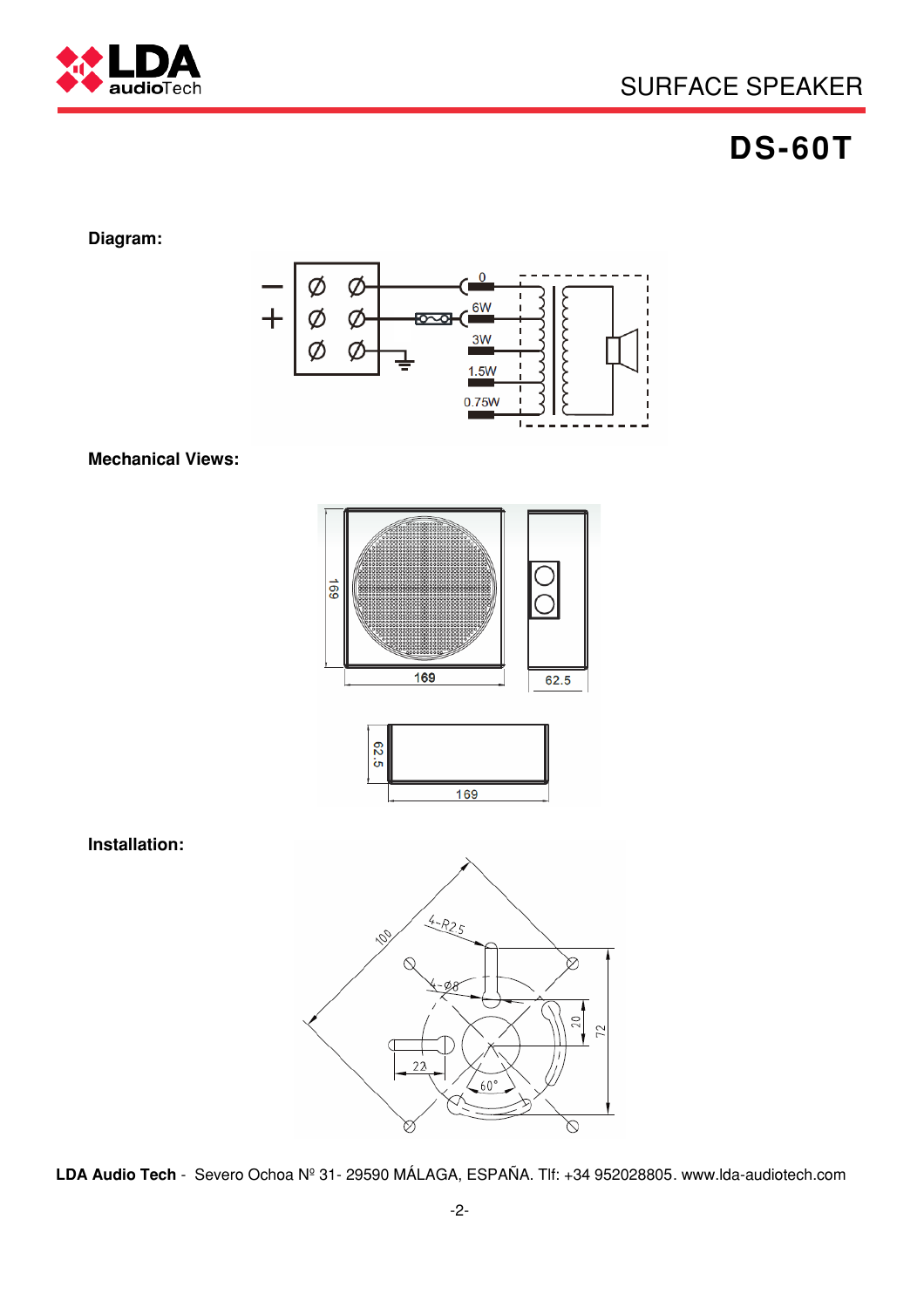



## **DS-60T**

El DS-60T de LDA es un altavoz de superficie 5<sup>I</sup> full-range.

Excelente rendiemiento y respuesta en frecuencia, para reproducción de voz.

Elegante a la vez que robusto gracias a su acabado totalmente metálico.

#### **Caracteristicas DS-60T:**

- Alto rendimiento: 92 dB (1W, 1m)
- Gran calidad para reproducción de voz
- Transformador de bajas pérdidas para líneas de 70/100 V
- Fácil instalación
- Rejilla metálica acústicamente transparente

#### **Especificaciones Técnicas:**



| <b>Modelo</b>                      | <b>DS-60T</b>                                   |
|------------------------------------|-------------------------------------------------|
| Potencia nominal                   | 6W RMS                                          |
| Tamaño del Altavoz                 | 50                                              |
| Respuesta en frecuencia            | 120Hz-15 kHz -10dB                              |
| Sensibilidad                       | 92 dB (1 W, 1 m)                                |
| Dispersión                         | 120 <sup>°</sup> horizontal / vertical          |
| Colores estándar                   | Blanco RAL 9016 (otros colores bajo demanda)    |
| Transformador 100v / 70V           | 6/3/1,5/0,75W @ 100V ; 3W/1,5/0,75/0,375W @ 70V |
| Conector                           | Terminal Cerámico                               |
| Fijación                           | Superficie mediante tornillos                   |
| Dimensiones (ancho x alto x fondo) | 169 x 169 x 62,5mm                              |
| Peso                               | $1,5Kg$ .                                       |



**LDA Audio Tech** - Severo Ochoa Nº 31- 29590 MÁLAGA, ESPAÑA. Tlf: +34 952028805. www.lda-audiotech.com